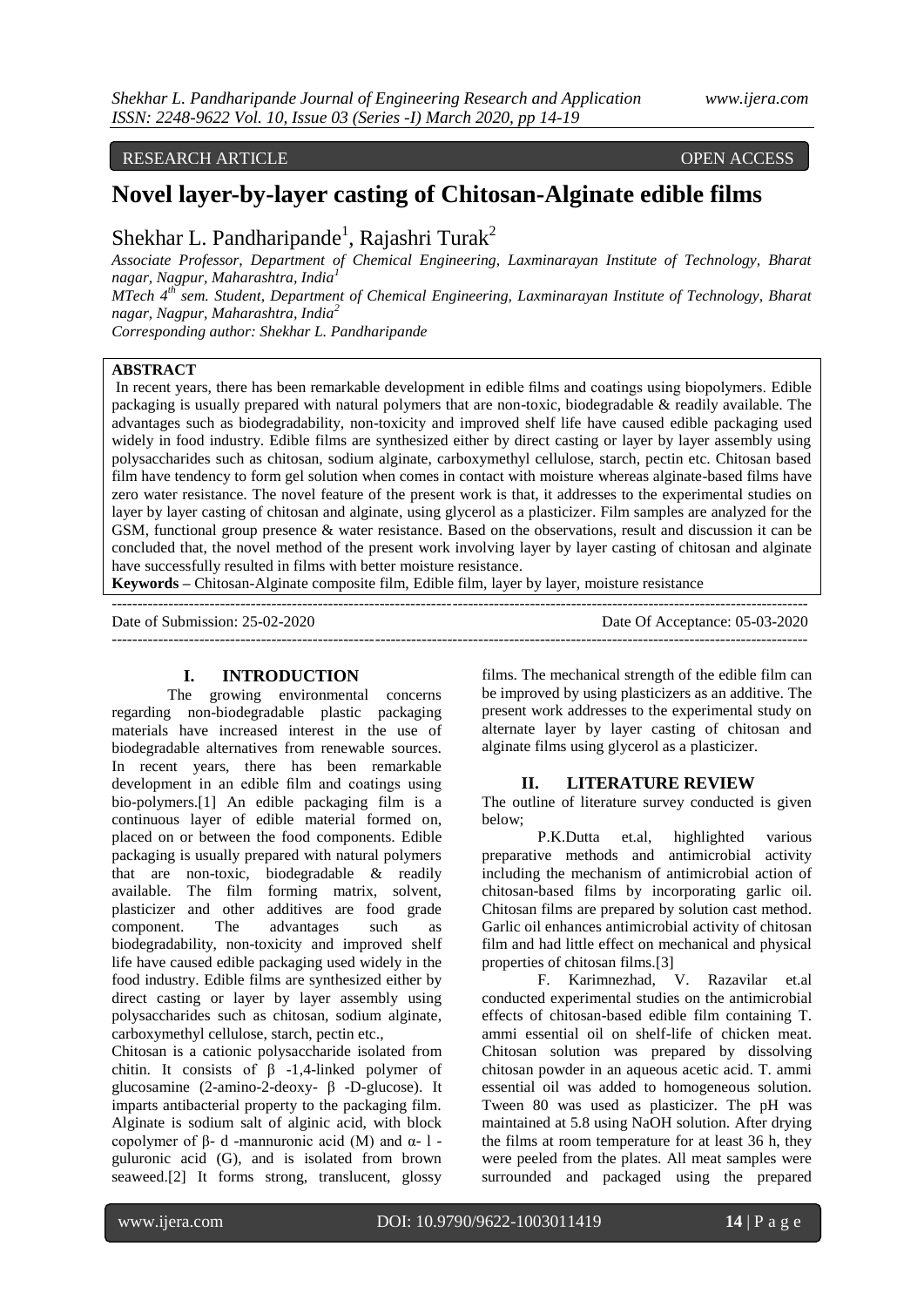chitosan based edible films containing the T. ammi essential oil. The films have good potential to enhance the safety and also shelf-life of chicken fillet up to 12 days.[4]<br>Shekhar L

L. Pandharipande, Saroj Katekhaye prepared bio composite films by using chitosan, CMC, starch & essential oil. They have prepared ten bio-composite films with varying compositions. Chitosan films were prepared using sol-gel method while chitosan and CMC films were prepared by gel-gel method. The GSM of films synthesized was in the range of 66-72. Antimicrobial test report validates the anti-bacterial property of the film. The tensile strength of film was observed to be 2.853 MPa which can be further increased by addition of other bio-materials like gelatin, lignin, etc. [5]

E Poverenov, S. Danino, B.Horev & Rina Granit, Yakov Vinokur & Victor Rodov reported a study on a layer by layer electrostatic deposition of oppositely charged natural polysaccharides such as alginate and chitosan for coating fruits. Freshly cut melons were dipped into alginate solution followed by CaCl<sub>2</sub> wash for crosslinking. Thereafter melons were dipped in chitosan solution and drying is carried out. The firmness of melons was examined and LbL-coated melons were much firmer than uncoated.[6]

Jiawei Yana, Zisheng Luoa reported layer by layer (LbL) electrostatic deposition, based on chitosan and carboxymethyl cellulose. Postharvest strawberries were washed with water. Strawberries were then dipped in 1% chitosan solution and dried. Chitosan layered strawberries were dipped in 1.5% CMC solution and dried for 2 min followed by chitosan solution. Not only did the LbL coating decrease the resistance to environmental stress stimuli from exogenous coating, it also slowed down the primary and secondary metabolism as well as delayed the strawberry senescence during storage.[7] J. Kim, W. Hong, S. Wook Oh studied the effect of layer by layer electrostatic deposition coating of alginate and chitosan with grapefruit seed extract that was also investigated on the shelf life of shrimp stored for 15 days under refrigeration. Shrimps were dipped in 2w/v% of sodium alginate solution followed by  $3\%$  CaCl<sub>2</sub> wash for crosslinking and dried for 5 min. In 1.5% chitosan solution 0.25% of grape fruit seed extract is added with tween 80 as plasticizer. Shrimps were dipped in chitosan solution and then air dried at room temperature.[8]

Cristina Bilbao-Sainz, Bor-Sen Chiou studied layer by layer edible coating made by alginate and fungal chitosan that was applied to fruit bars. 1.5 % sodium alginate solution was brushed on grape fruit bars and then immersed in  $CaCl<sub>2</sub>$  solution followed by 1.5% chitosan solution. Microbiological analyses also showed a delay in yeasts and fungal

growth from 28 days for noncoated fruit bars to 31 days for alginate chitosan coating.[9]

# **III. METHODOLOGY**

#### 3.1 Objective

The main objective of the present work is to prepare edible and eco-friendly packaging films. The present work puts emphasis on the use of natural polysaccharides such as chitosan, alginate that make them biodegradable.[10]

#### 3.2 Methodology

The present work is divided into two parts: I)Preparation of edible films: The films were prepared using biodegradable materials such as chitosan, alginate by direct casting and layer by layer methods. The general methodology is depicted in flow chart as shown in Fig.1.



**Fig.1** Methodology of present work

II)Analysis of prepared films: Several experimental runs have been conducted and some of film samples were analyzed using Fourier-transform infrared spectroscopy (FTIR) and Gram per meter square (GSM).

#### 3.3 Materials

Following materials and chemicals have been used in present work:

Commercial grade chitosan from HiMedia Laboratories Pvt. Ltd, Sodium alginate from S.d. Fine-chem Ltd., Glycerol, laboratory grade glacial acetic acid, Calcium chloride from Thermo Fisher scientific India Pvt. Ltd., and distilled water.

#### 3.4. Experimental Procedure

Various films have been synthesized using different combinations and proportions of chitosan and alginate with glycerol as plasticizer.

## 3.4.1 Chitosan edible film preparation:

Commercial grade chitosan (90% deacetylate) was dissolved in 2v/v% acetic acid and heated up to 50-60°C.Glycerol was added to the solution with continuous stirring. The homogeneous solution was allowed to cool down and cast in petri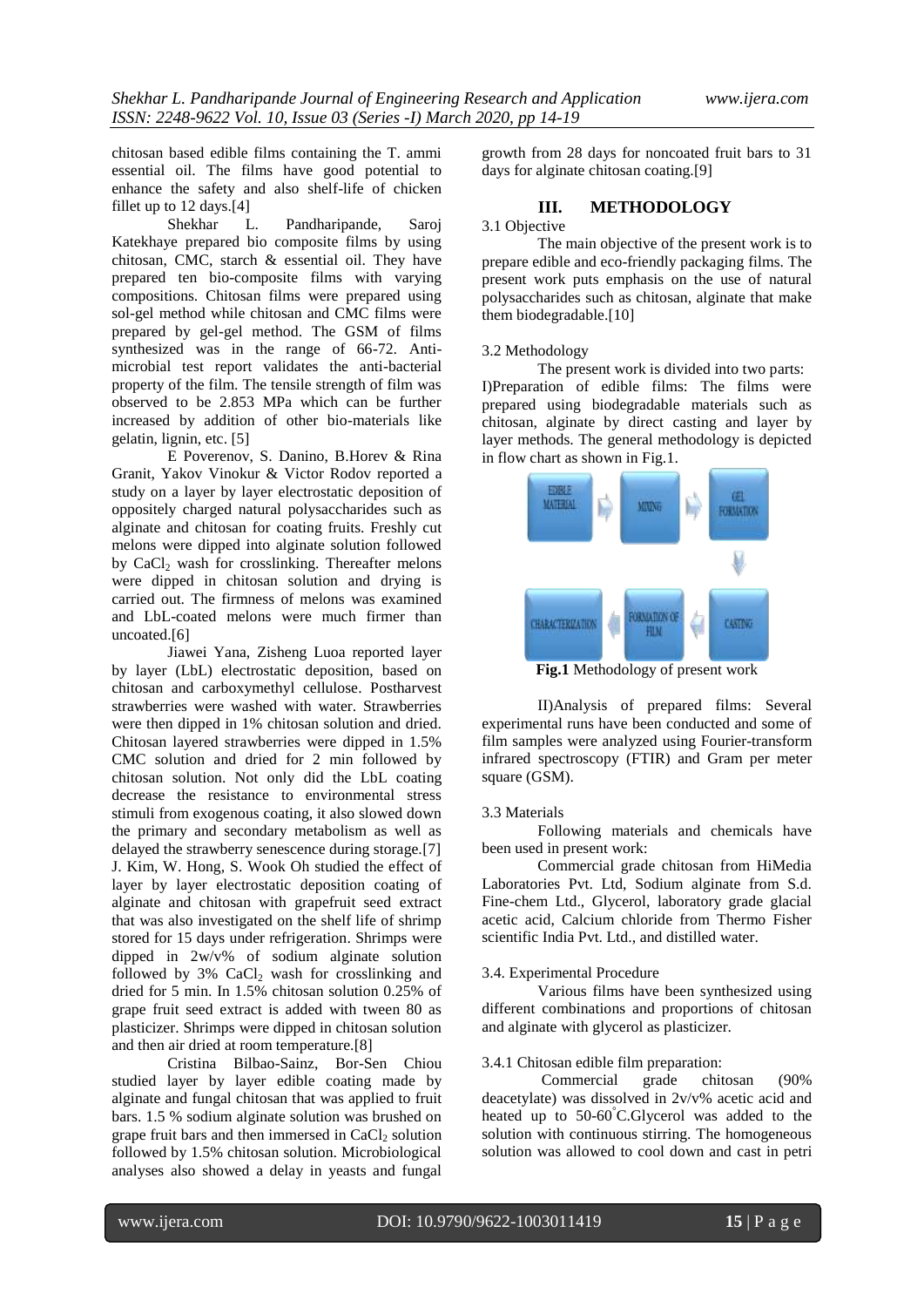dish. The film was dried at ambient condition and analyzed using FTIR & GSM.

3.4.2 Alginate film preparation: Sodium alginate solution was prepared by adding sodium alginate to water with gentle heating. Direct casting is carried at ambient conditions. This was followed by  $5\%$  CaCl<sub>2</sub> wash to the film that leads to gelation by crosslinking alginate COO group with  $Ca^{+2}$ .

3.4.3 Layer by Layer (LBL) films: LBL films were synthesized by alternately casting solutions of chitosan and alginate as mentioned in the previous section.

The block representation of a formation of LBL edible film is shown in Fig.2

Fig.3 gives the actual photograph of process steps in preparation of the A1 sample.



 $\overline{\mathbf{3}}$ ï  $\overline{2}$ ≪  $\overline{7}$  $\overline{\mathbf{5}}$ 6  $\ddot{\mathbf{8}}$ 

**Fig. 3** photographs of process steps for A1 sample

The details of process parameters for various experimental runs are given in Table 1 and photographs of film samples prepared are shown in Fig.4.

3.5 Observation Table

| Table 1: Details of the process parameters |  |
|--------------------------------------------|--|
|--------------------------------------------|--|

| Sr.            | Sampl           | Qty of   | of<br><b>Oty</b> | Qty of   | Qty of | Qty<br>οf      | Drying | Remark              |  |  |
|----------------|-----------------|----------|------------------|----------|--------|----------------|--------|---------------------|--|--|
| no             | e code          | chitos   | acetic           | Algina   | water  | glycerol       | Period |                     |  |  |
|                | name            | an $(g)$ | acid             | te $(g)$ | (ml)   | (ml)           | (Day)  |                     |  |  |
|                |                 |          | (ml)             |          |        |                |        |                     |  |  |
|                | CH4             |          | 0.6              |          | 60     | 0.3            | 3      | Thin opaque film    |  |  |
| $\overline{c}$ | CH <sub>6</sub> | 0.5      |                  |          | 100    | $\overline{2}$ | 3      | film<br>Transparent |  |  |
|                |                 |          |                  |          |        |                |        | with good texture.  |  |  |
| 3              | A <sub>1</sub>  |          |                  |          | 40     | 0.3            | 10     | film<br>Transparent |  |  |
|                |                 |          |                  |          |        |                |        | with good strength  |  |  |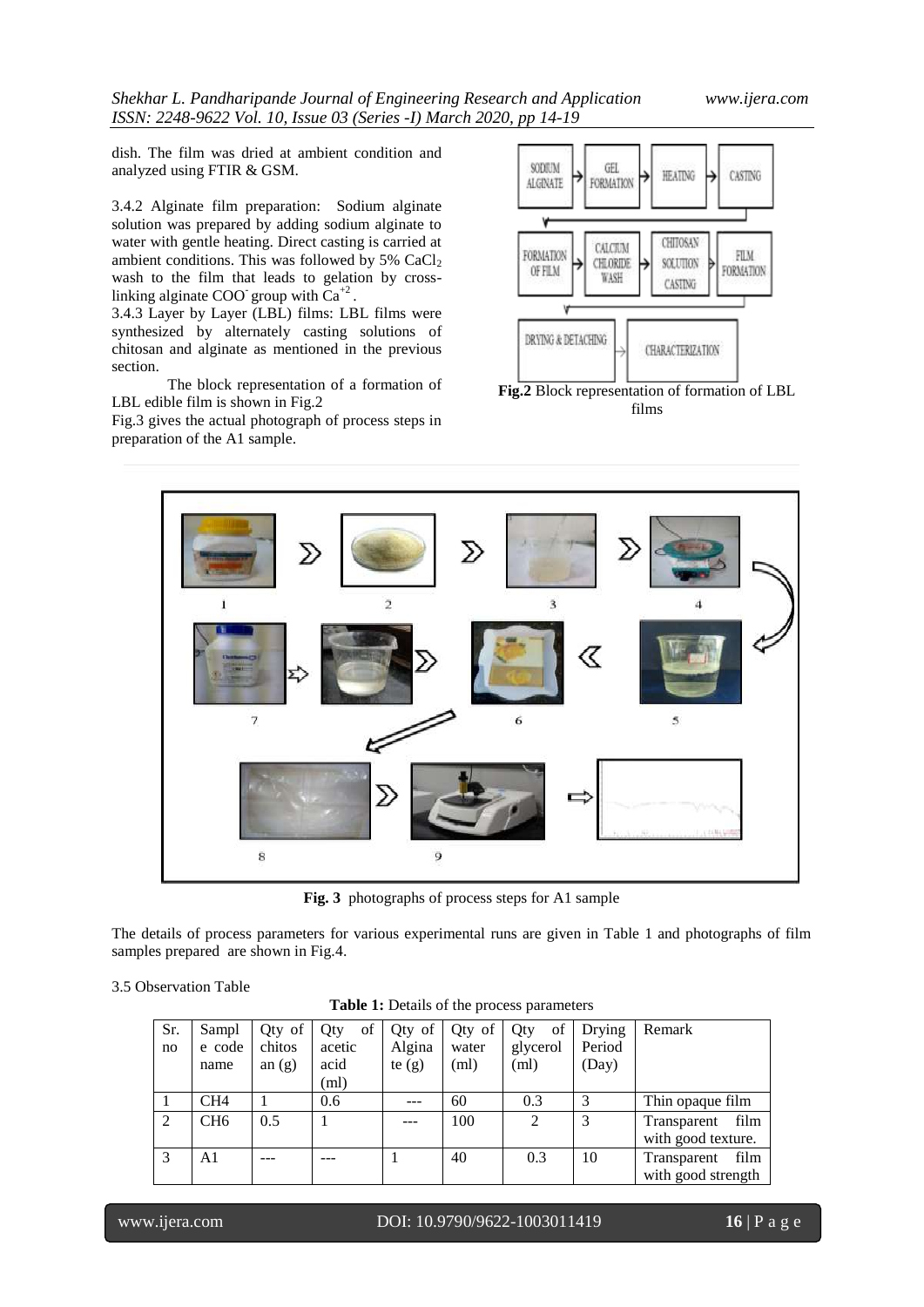*Shekhar L. Pandharipande Journal of Engineering Research and Application www.ijera.com ISSN: 2248-9622 Vol. 10, Issue 03 (Series -I) March 2020, pp 14-19*

| 4              | A <sub>2</sub> |                |                | 5   | 150 | 3              | $\overline{4}$ | Partly opaque film<br>with good texture.         |  |  |
|----------------|----------------|----------------|----------------|-----|-----|----------------|----------------|--------------------------------------------------|--|--|
| 5              | L2             | 1.5            | $\mathfrak{D}$ | 1.5 | 250 | $\mathfrak{D}$ | $\overline{4}$ | Transparent film                                 |  |  |
| 6              | L <sub>3</sub> |                |                | 1   | 100 | 0.5            | 5              | Transparent<br>film<br>with<br>good<br>strength. |  |  |
| $\overline{7}$ | IA             | 0.5            | $\mathfrak{D}$ |     | 300 | $\overline{4}$ | 5              | Partially<br>transparent film                    |  |  |
| 8              | L <sub>5</sub> | $\overline{4}$ | 2              | 4   | 200 | $\overline{4}$ | $\overline{2}$ | Opaque film but<br>low foldability               |  |  |
| 9              | L <sub>6</sub> | 1              | 1              | 1   | 100 | $\mathfrak{D}$ | $\overline{2}$ | Transparent film                                 |  |  |
| 10             | L7             | 1              | 1              | 0.5 | 100 | 1.5            | 3              | Transparent triple<br>layered film               |  |  |
| 11             | L8             | 0.5            | 0.5            | 1   | 75  | 1              | 2              | film<br>Transparent<br>with<br>good<br>strength. |  |  |



**Fig.4**: Photographs of film samples.

# **IV. RESULTS & DISCUSSION**

4.1.GSM  $(g/m^2)$ :

Thickness of the films is calculated using Micrometer having least count of 0.01μm. The details of GSM of various samples are given in Table 2.

| Sr.<br>No.     | Sample<br>name  | Thickness<br>in micron | Weight<br>(g) | Area in<br>m <sup>2</sup> | $GSM =$<br>Weight/Area | <b>GSM</b><br>Paper | of Common use of paper        |
|----------------|-----------------|------------------------|---------------|---------------------------|------------------------|---------------------|-------------------------------|
|                | CH <sub>6</sub> | 252                    | 0.516         | 0.00528                   | 97.72                  | 89-104              | Book pages, Note pad          |
| $\overline{2}$ | A1              | 360                    | 1.26          | 0.02100                   | 60                     | $40 - 60$           | <b>Tracing paper</b>          |
| 3              | A2              | 1080                   | 5.28          | 0.01583                   | 333.54                 | 325                 | Book cover, greeting<br>card  |
| 4              | L3              | 540                    | 1.16          | 0.01266                   | 91.62                  | 90                  | Newspaper                     |
| 5              | L4              | 360                    | 1.68          | 0.01431                   | 117.4                  | 118                 | Poster, Brochures             |
| 6              | L5              | 1440                   | 7.51          | 0.01474                   | 509.49                 | 460-590             | Postcards or business<br>card |

**Table 2:** Details of GSM of films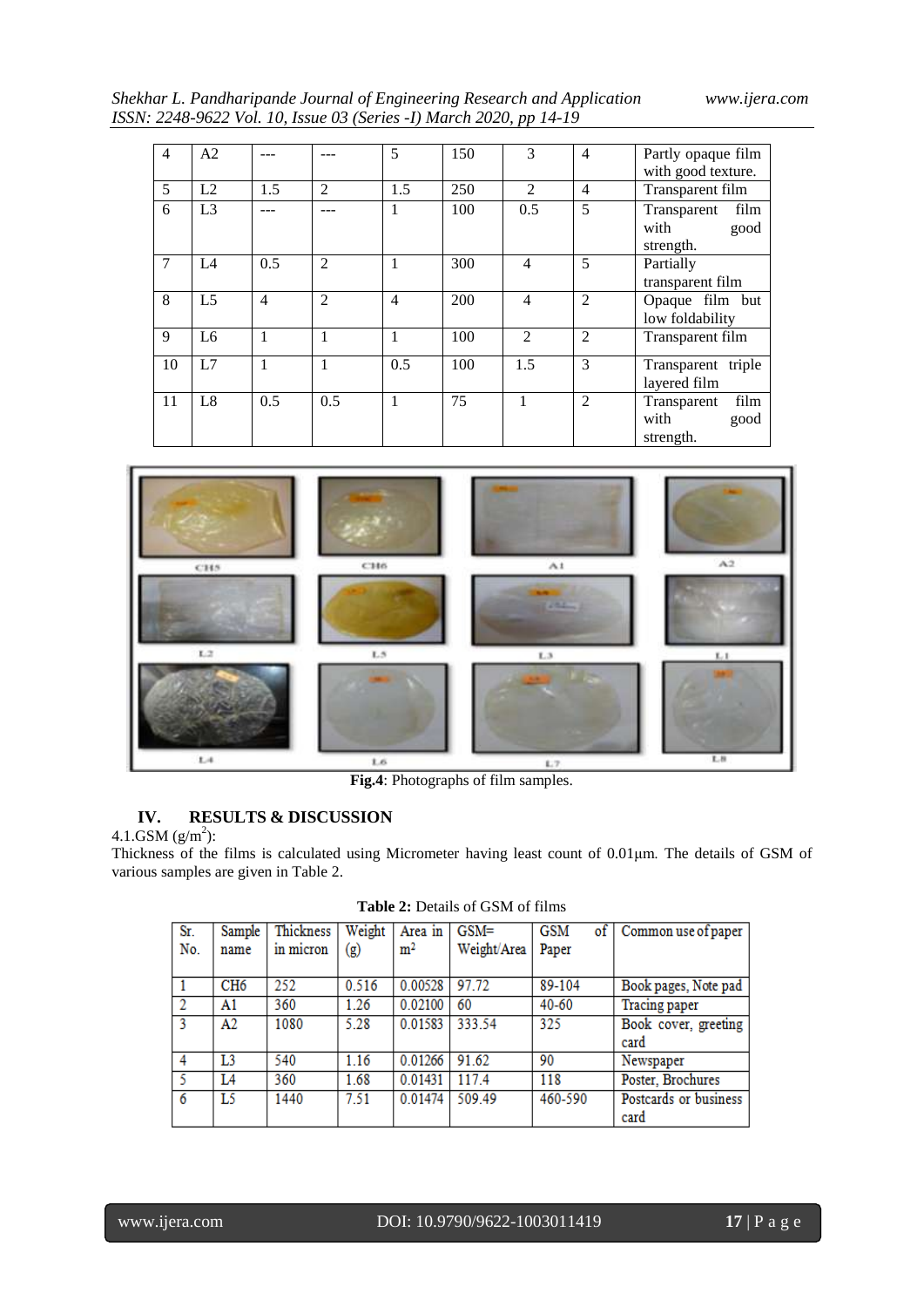4.2 Functional group analysis using FTIR:

In order to know the molecular interaction in the film synthesized in the present work, FTIR was carried out for three samples:CH2, A1& L2 and spectra are shown in Fig 5A, Fig 5B, Fig 5C respectively. Comparative study of FTIR spectra of sample CH2, A1 & L2 is given in Table 3 with literature spectra.[11][12]



**Fig.5C:** FTIR spectra of L2 film.

**Table 3**: Comparative study of FTIR spectra of sample CH2, A1 & L2 with literature references in below table:

| Sr.            | Functional groups       |             | Wavenumber (cm-1) |          |      |        |       |  |
|----------------|-------------------------|-------------|-------------------|----------|------|--------|-------|--|
| No.            |                         | $CH^*$      | CH2               | $A^*$    | A1   | $L2^*$ | L2    |  |
|                | OH stretching           |             |                   | 3500-    | 3325 | 3338   | 3423  |  |
|                |                         |             |                   | 3100     |      |        |       |  |
| $\overline{2}$ | <b>OH/NH Stretching</b> | 3361-3291   | 3341-             |          |      |        | 3338- |  |
|                |                         |             | 3253              |          |      |        | 3284  |  |
| 3              | C-H Stretching          | 2877        | 2886              | $2965 -$ | 2921 | 2939   | 2889  |  |
|                |                         |             |                   | 2913     |      |        |       |  |
| 4              | C=O Stretching          | 1645        | 1644              | 1592     | 1591 | 1629   | 1645  |  |
| 5              | N-H Bending             | 1589        | 1591              | ---      | ---  | ---    | 1575  |  |
| 6              | CH <sub>2</sub>         | 1423        | 1456              | 1416     | ---  |        | 1417  |  |
| 7              | CH <sub>3</sub> Bending | 1373        | 1374              |          |      |        | 1379  |  |
|                |                         |             |                   |          |      |        |       |  |
| 8              | C-N Stretching          | 1325        | 1323              | ---      | ---  | ---    | 1321  |  |
| 10             | C-O-C Stretching        | 1153        | 1150              | 965      | 937  | 1166   | 1151  |  |
| 11             | C-O Stretching          | 1066 & 1028 | 1036              | 1119     | 1119 | 1033   | 1035  |  |
|                |                         |             |                   |          |      |        |       |  |
| 9              | C-C Stretching          | ---         | ---               | 1018     | 1026 | 1033   | 1035  |  |
| 12             | CaCl <sub>2</sub><br>.  |             | ---               | 1294     | 1297 |        | 1258  |  |